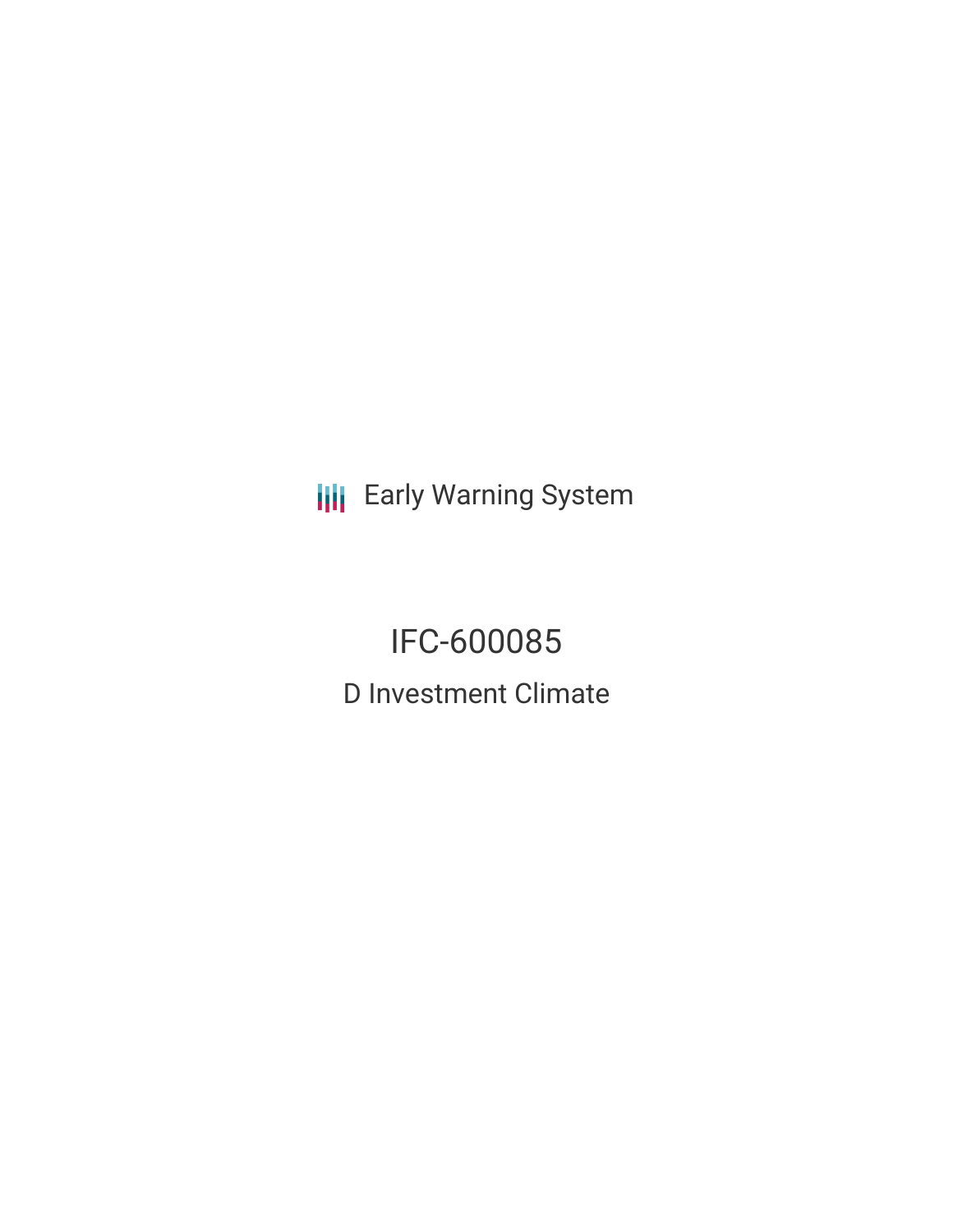

# **Quick Facts**

| <b>Financial Institutions</b> | International Finance Corporation (IFC)  |
|-------------------------------|------------------------------------------|
| <b>Status</b>                 | Approved                                 |
| <b>Bank Risk Rating</b>       |                                          |
| <b>Voting Date</b>            | 2015-09-29                               |
| <b>Borrower</b>               | (Not Provided at the time of disclosure) |
| <b>Sectors</b>                | Industry and Trade                       |
| <b>Project Cost (USD)</b>     | \$0.88 million                           |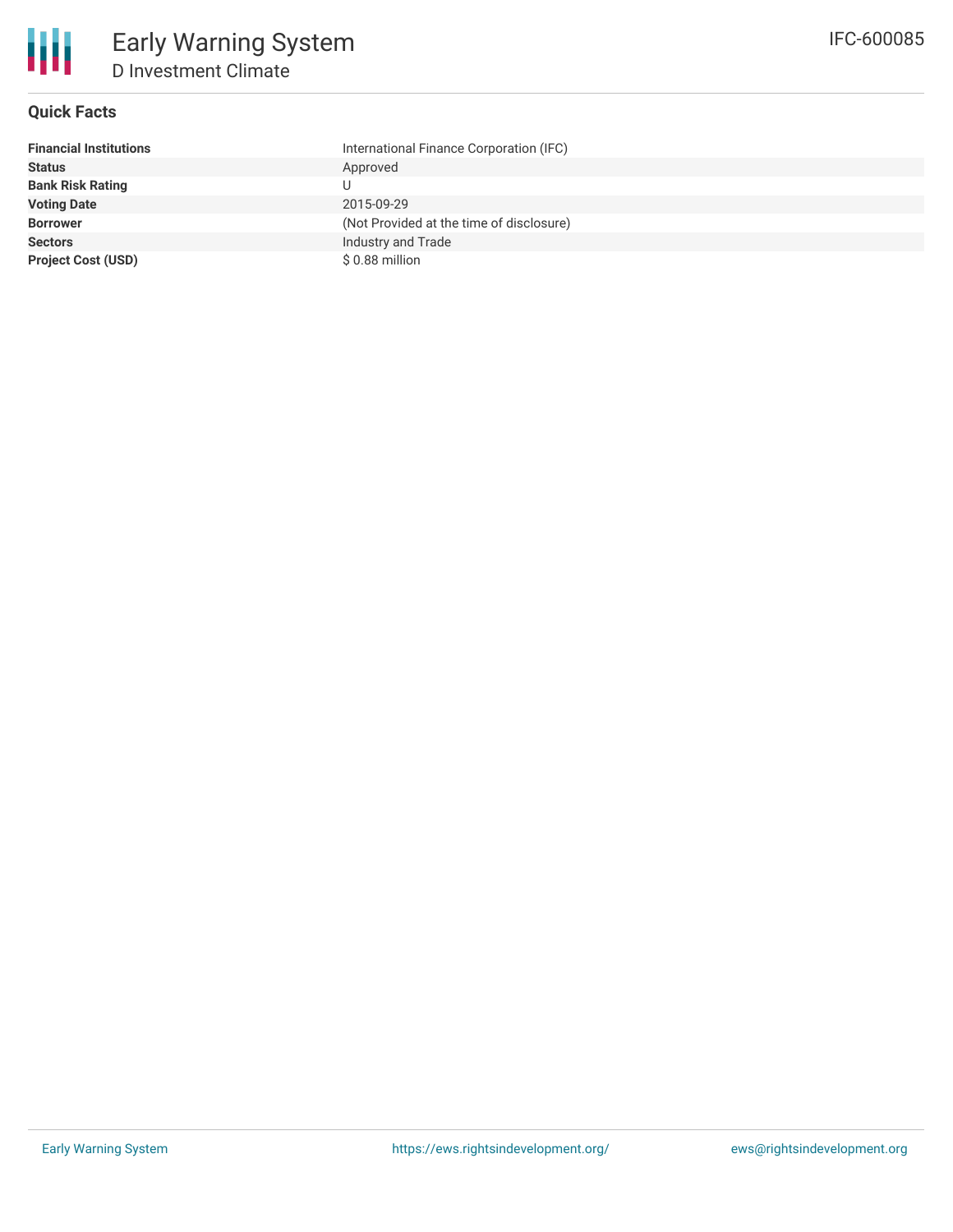

# **Project Description**

The overall objective of the project is to sustain reform momentum and foster enterprise creation and growth in the DRC through targeted investment climate reform. In particular, the program aims at (a) encouraging business formalization (which in turn facilitates access to finance); (b) streamlining and strengthening construction permitting; (c) improving the effectiveness and transparency of commercial justice. As a result, we expect an increase in the number of registered (formalized) companies.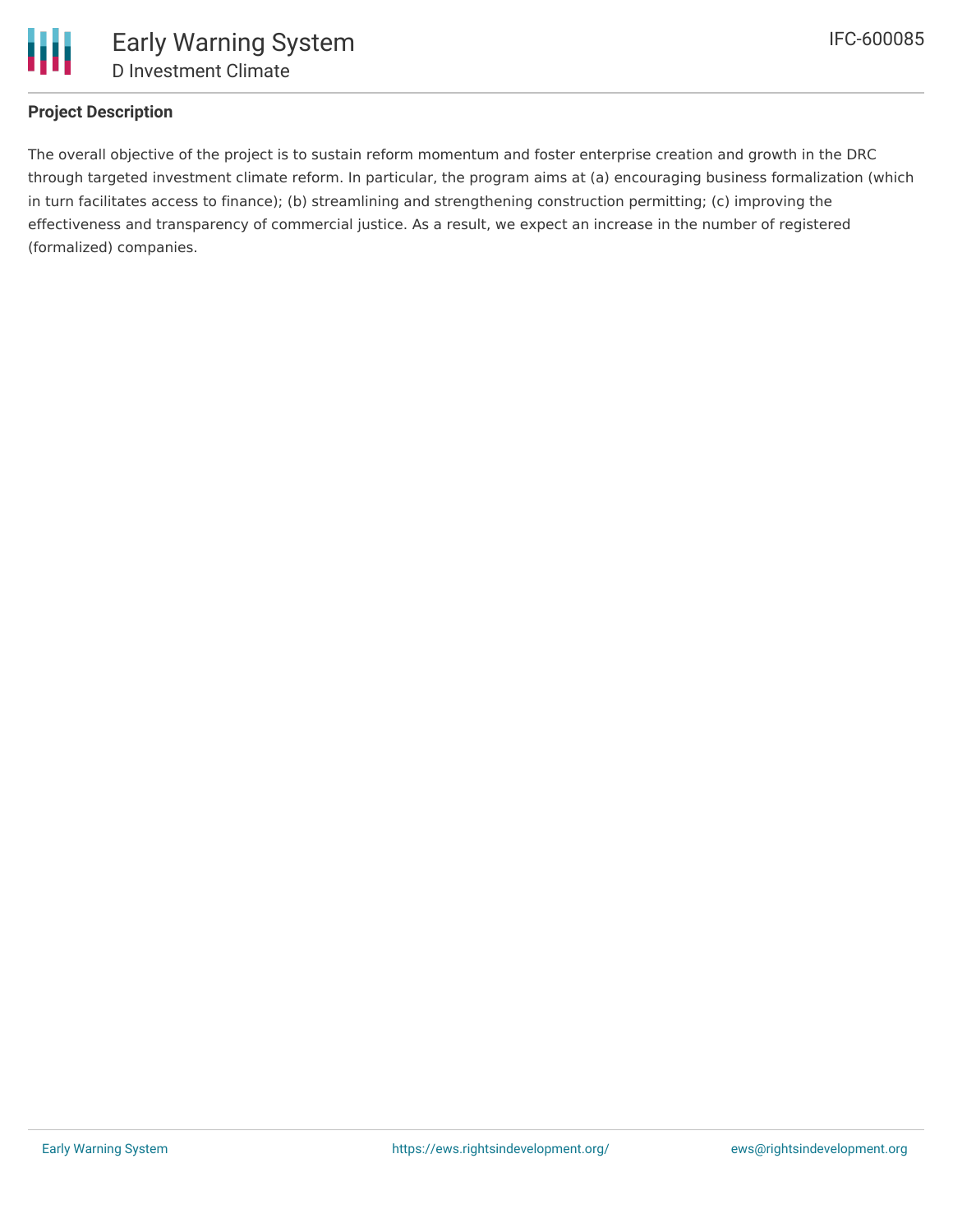

## **People Affected By This Project**

The projects aims to create an environment conducive for increased firm formalization, growth and spur investment in the country. Focus on national-level regulatory reform (e.g. registration, construction permits) will contribute to formalization of economy and as such strengthening institutional capacity and societal resilience.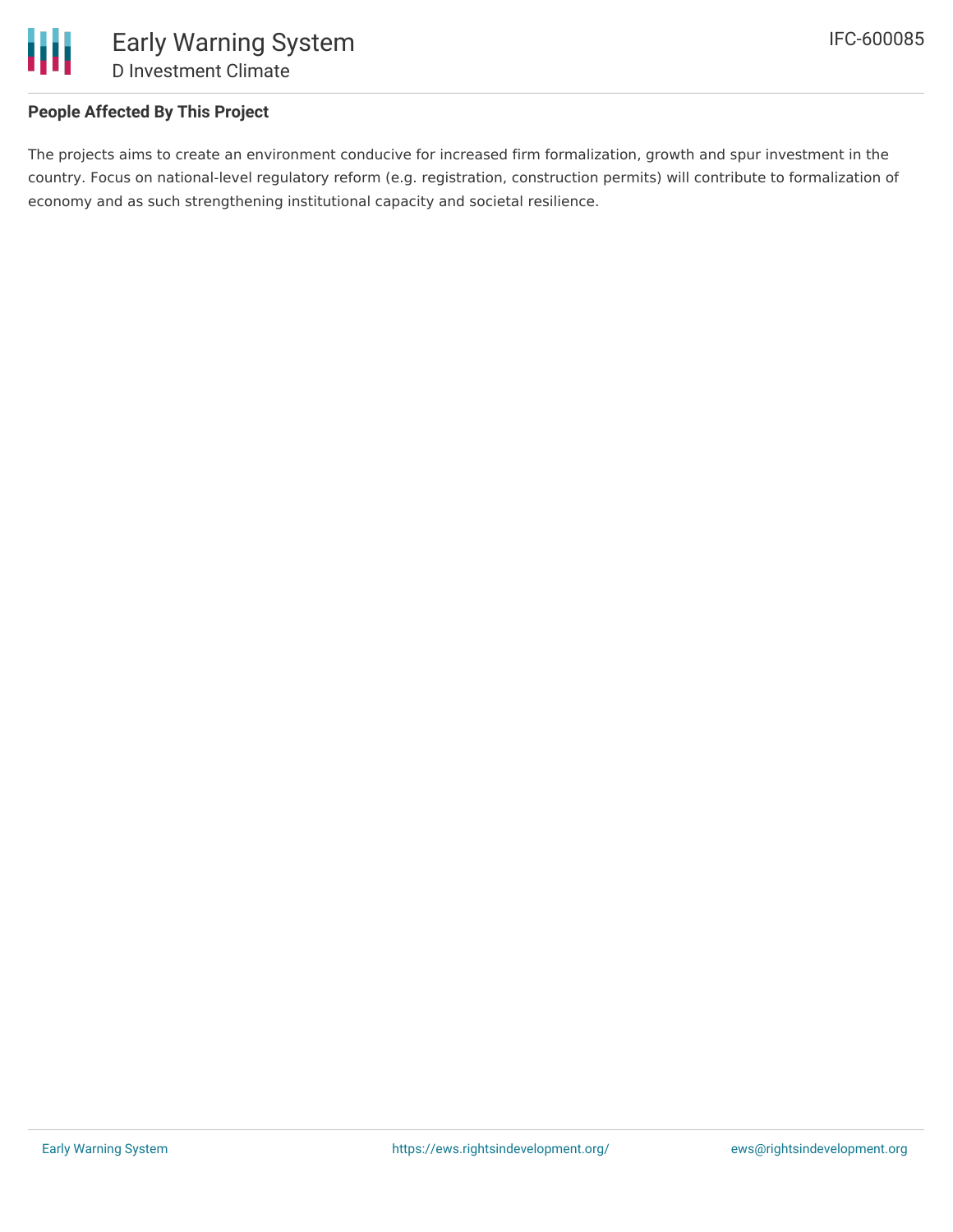#### **Investment Description**

• International Finance Corporation (IFC)